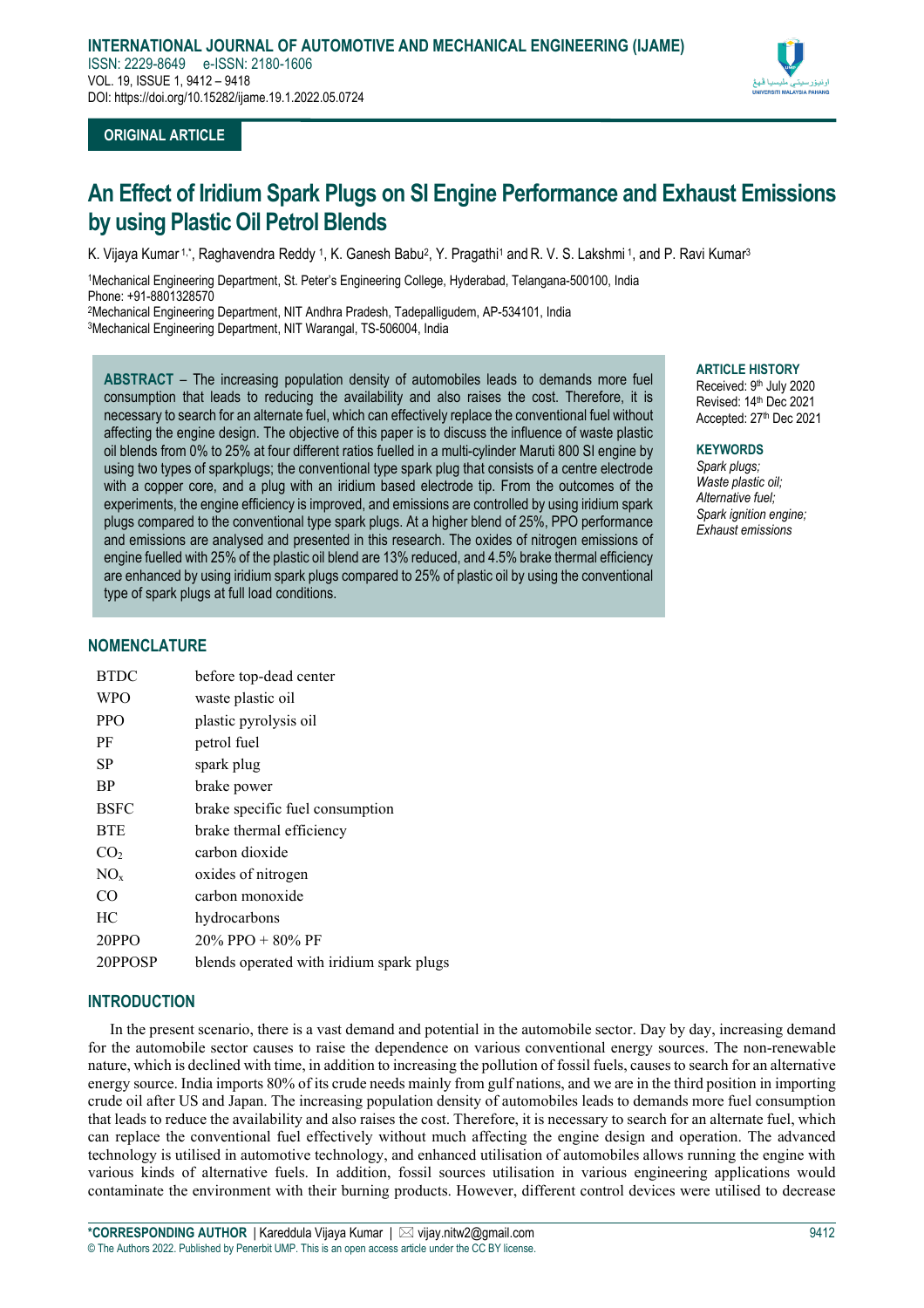the emission rate, which led to diminishing the vehicle mileage by around 15%. It is advisable to look into the appropriateness of using 'clean-burning fuels to use in spark-ignition engines. The promotion of mankind's comfortable lifestyle, on the other hand, hastens the consumption and disposal of polymer waste. Waste plastic disposal management and recycling pose a technical challenge to the research community.

Pyrolysis is a way of turning the inherent chemical energy in plastic into usable fuel form, and it is one of many plastic recycling technologies. Pyrolysis is a thermos-chemical process that creates plastic oil by utilising the energy contained in polymer hydrocarbons. This can help mitigate some of the issues related to hazardous emissions caused by the disposal of discarded plastics. Many investigations are carrying by researchers on pyrolysis oil as an alternative to petroleum fuel [1]-[6]. The pyrolysis process is a waste plastic recycling process in which petroleum grade plastic oil is the critical byproduct. A huge amount of plastic waste is being accumulated at geometric progression every year, which are creating serious environmental problems. Whereas investigating the energy needs in the light of plastic waste disposal together with the energy needs, developments in the creation of plastic oil produced by pyrolysis is an improved substitute fuel. In plastic pyrolysis, handling and processing of waste plastic are much more flexible and easier than the common recycling technique. It doesn't need any intense sorting procedure and hence it is less labour intensive. Kareddula et al. [7] investigated the influence of distilled plastic oil blends as a substitute fuel in a spark-ignition engine by varying blend percentage from 0 to 50%. From the outcomes, it is clear that the SI engine can run with a 50% blend. Mani and Nagarajan [8] investigated the influence of WPO as a fuel in a single cylinder CI engine by varying injection timing. From the outcomes, it is clear that the CI engine can operate at the retarded injection timing by using 100% plastic oil. Tests were performed at (23°, 20°, 17° and 14° BTDC) four injection timings. The retarded injection timing of 14° BTDC results compared to 23o BTDC at the standard injection timing resulted in increased thermal efficiency, smoke and carbon dioxide emissions while the carbon monoxide, hydrocarbons and nitrogen oxides are decreased at all the test conditions. The maximum brake thermal efficiency and lower cylinder peak pressure were found with retarded injection timing compared to all other injection timings. The engine operated by using waste plastic oil 35% of smoke intensity increased with retarded injection timing compared to standard injection timing.

Kalargaris et al. [9] have studied the multi-cylinder DI diesel engine at different pyrolysis temperatures by operation of fuels recovery from waste plastics. They suggested that recycling plastic waste by pyrolysis is one of the conventional approaches to dispose of the plastic waste and that can transform solid plastics into high-quality liquid fuel. From the results, it is noticed that the engine has a shorter ignition delay period and higher thermal efficiency at all loads by operating fuel produced from the pyrolysis process at lower temperatures. The engine exhausts CO, CO<sub>2</sub>, HC and NO<sub>x</sub> emissions are less compared to fuel produced from higher pyrolysis temperature. Many researchers [10]-[12] investigations are carried with and without exhaust gas recirculation to a compression ignition engine by using crude tyre waste and plastic waste pyrolysis oil blends. From the outcomes, the CI engine releases more  $NO<sub>x</sub>$  emissions by operating with tyre and plastic pyrolysis oil blends, but it is observed by using exhaust gas recirculation  $NO<sub>x</sub>$  emissions controlled. Kumar and Puli [13] conducted the experiments on an SI engine fueled with crude plastic oil blends without any alterations in the design of engine. From their results, it is observed that the engine can run with plastic oil blends, the thermal efficiency is slightly diminished while the oxides of nitrogen emissions are extensively augmented with increasing blend proportions compared to conventional fuel operation. In view of controlling the  $NO<sub>x</sub>$  emissions and refining efficiency of the engine and also as an extension of earlier research, author's experiments are repeated with changing the spark plugs in the current research. Spark plug is a pivotal tool to ignite the compressed charge in SI engine. It delivers the electrical current from ignition system to compressed charge. The generated spark initiate the combustion in charge, which is at pre-requisite state in combustion chamber. In this current research paper aims to presents the examinations on three-cylinder spark ignition engine runs at 0%, 10%, 20% and 25% of plastic pyrolysis oil blends by using iridium spark plugs and results are compared with conventional type of spark plugs results.

#### **METHODOLOGY**

## **Iridium Spark Plugs**

The spark plug is a pivotal tool to ignite the compressed charge in an SI engine. It delivers the electrical current from the ignition system to a compressed charge. The generated spark initiates the combustion in charge, which is at the prerequisite state in the combustion chamber. Therefore, iridium spark plugs are introduced to serve this purpose. Two different types of spark plugs are used for the investigation; one is the conventional type spark plug, and the second type is iridium spark plugs. The iridium spark plug is as shown in Figure 1. It is used specifically due to extreme ignitability, augmented performance, minimal carbon deposits and improved throttle response. Physically, the spark plug is a metal threaded shell, electrically isolated from a central electrode by a porcelain insulator. The central electrode, which contains the resistor, is connected by a heavily insulated wire to the output terminal of an ignition coil. The metal shell of spark plug is screwed into the cylinder head and thus electrically grounded. The central electrode protrudes through the porcelain insulator into the combustion chamber, forming one or more spark gaps between the inner end of the central electrode and usually one or more protrusion structures attached to the inner end of the threaded shell.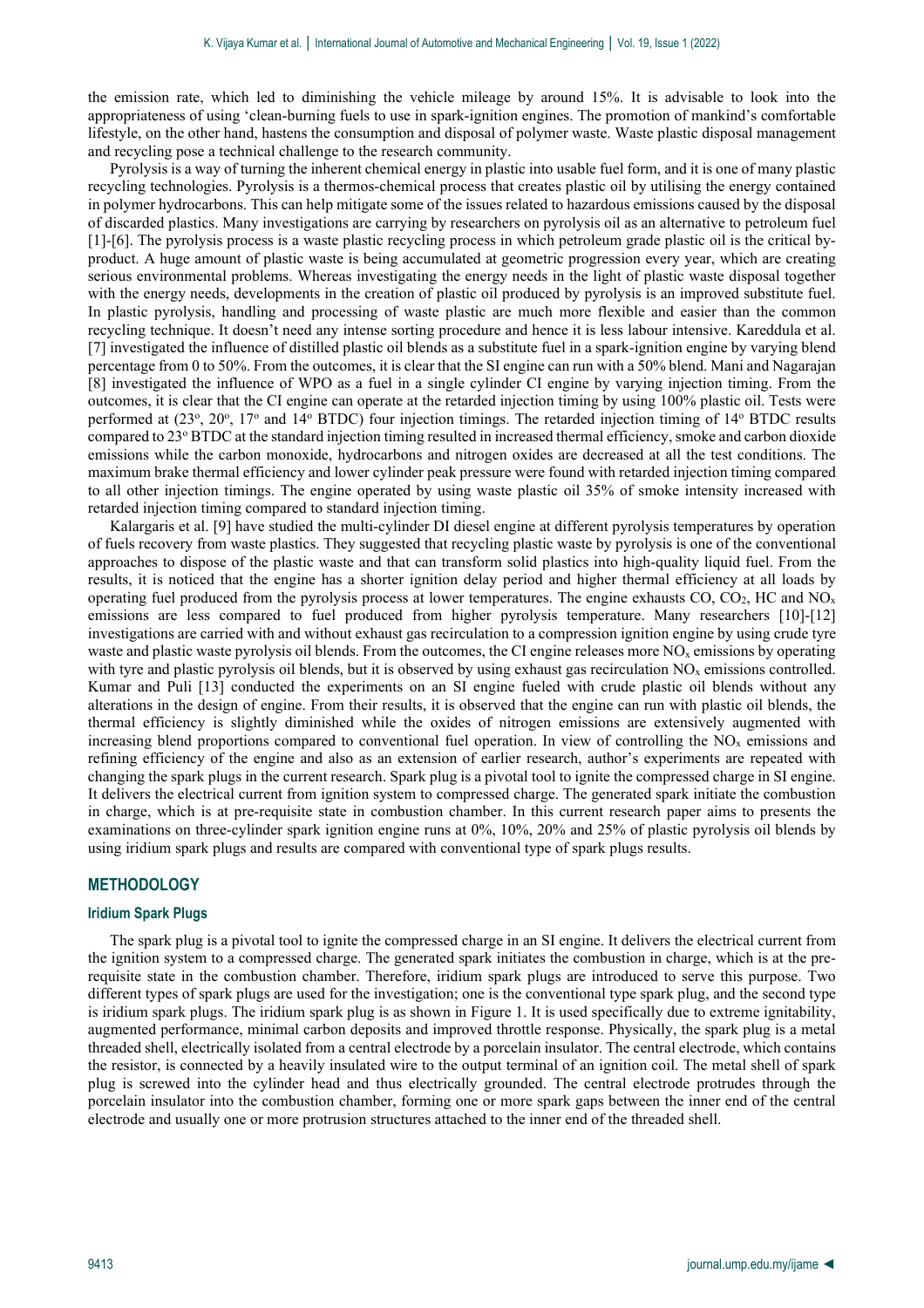

**Figure 1.** Iridium spark plug

#### **Blending Machine Apparatus**

Figure 2 elucidates the blending apparatus, which is also known as an emulsifier. It is used to prepare homogenise mixing at desired proportions of petrol and plastic oil. The Ormeroo Engineers Ltd supplied the homogeniser apparatus. The performance and nature of emissions of various blends investigations are carried out on SI engines to enumerate in the current research work.



**Figure 2.** Schematic diagram of blending machine apparatus.

| <b>Table1.</b> Basic properties of fuels |  |  |
|------------------------------------------|--|--|
|------------------------------------------|--|--|

| S. No. | Characteristics                          | Petrol  | <b>PPO</b> |
|--------|------------------------------------------|---------|------------|
|        | Specific Gravity                         | 0.741   | 0.83       |
|        | Kinematic Viscosity mm <sup>2</sup> /sec | 0.5     | 2.54       |
|        | Calorific Value (kJ/kg)                  | 43449.7 | 42807.5    |
| 4      | Density $(kg/m^3)$                       | 740.82  | 830        |
|        | Octane Number                            | 85      | 76         |
| 6      | Hydrogen Content (wt.%)                  | 15      | 14.02      |
|        | Carbon Content (wt.%)                    | 85      | 81.93      |
| 8      | Sulphur Content (wt.%)                   |         | 0.30       |
| 9      | Nitrogen Content (wt.%)                  |         | 1.35       |

#### **Plastic Oil Blends Preparation**

The oil used for the experimental analysis was acquired from GK industries, Hyderabad, India. The fundamental properties of the blends are measured and compared with petrol fuel and presented in Table 1. The flash and fire points are 40 °C and 44 °C, respectively. The C-H-N-S analysis was conducted at IICT Hyderabad, and the outcome of the test elucidates that test fuel and conventional fuels possess closer properties; however, have little enriched with nitrogen. Blending was carried out on volume basis by 0 %, 10 %, 20 %, 25 %. For instance, 10 % represents 10 % of PPO, and the rest is petrol and represented as 10PPO.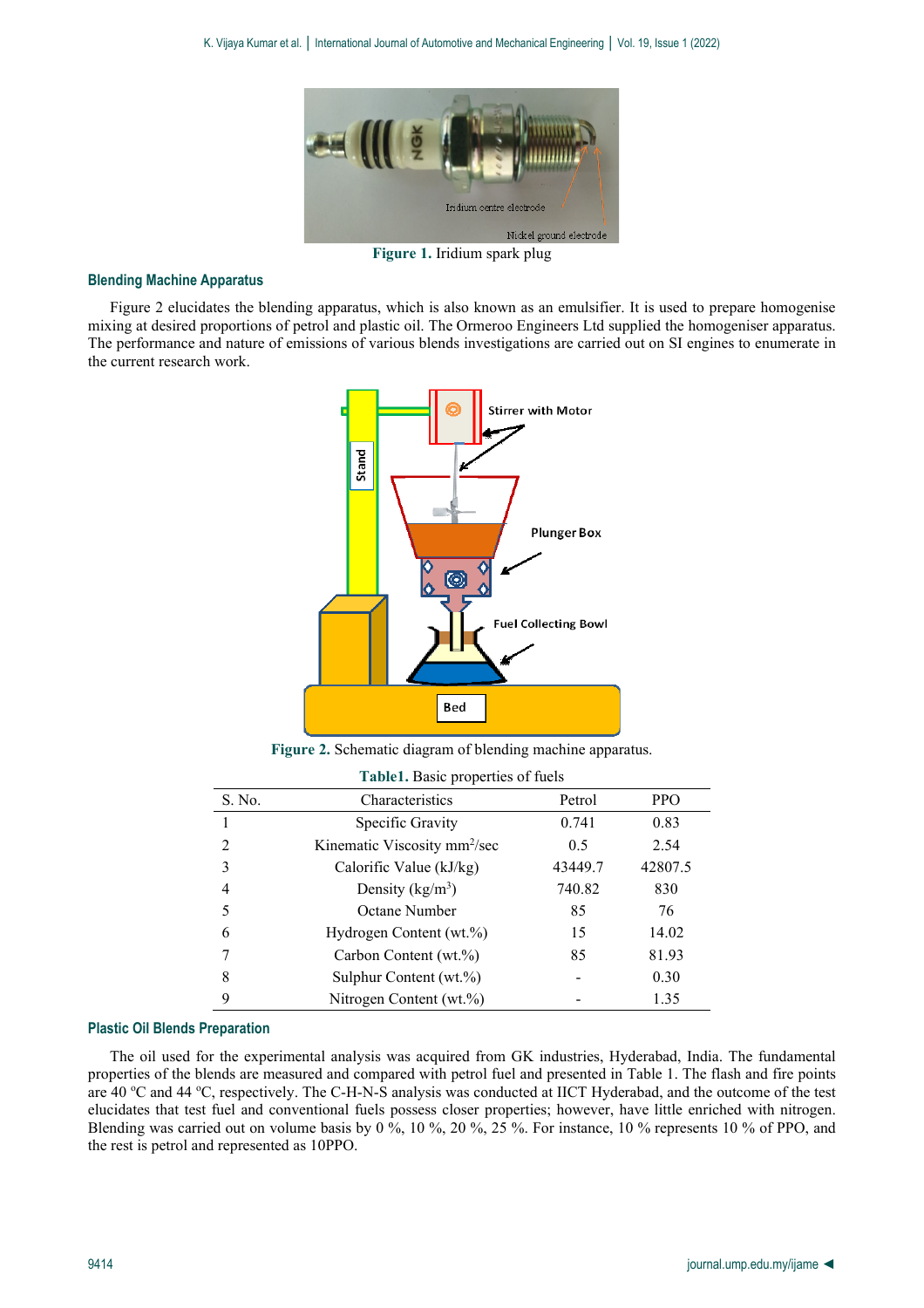#### **Experimental Setup**

Figure 3 illustrates the schematic of the Maruti 800 petrol engine test rig used to conduct the experiments. Experiments are conducted at an 8.7:1 compression ratio and 1500 rpm. A water brake dynamometer is used to load the test rig in the current research. A digital indicator is attached to the test rig to collect the experimental data from the engine, and Table 2 gives the specifications of test rig.



**Figure 3.** Maruti 800 petrol engine test rig.

| Table 2. Maruti 800 petrol engine specifications. |  |
|---------------------------------------------------|--|
|---------------------------------------------------|--|

| Description           | Specifications   |
|-----------------------|------------------|
| Compression ratio     | 8.7:1            |
| Stroke                | $72 \text{mm}$   |
| Cubic capacity        | 796cc            |
| Bore                  | 68.55mm          |
| Fuel delivery         | carburettor type |
| Ignition              | spark ignition   |
| Number of strokes     | 4 strokes        |
| Cooling Medium        | water-cooled     |
| Fuel type             | petrol           |
| Arrangement of valves | overhead         |
| Engine make and model | Maruti 800       |
| Orientation           | vertical         |
| Number of cylinders   | three in-line    |

## **RESULTS AND DISCUSSION**

The experimental investigation was carried out on the multi cylinders Maruti 800 petrol engine by using iridium spark plugs and operated with 0%, 10%, 20% and 25% of plastic pyrolysis oil blended in petrol fuel on a volume basis. The PPO blends by using iridium spark plugs results are compared with the conventional type of spark plugs results. The effect of changing the spark plugs of petrol-plastic oil blends with and without iridium on the brake specific fuel consumption was examined is as shown in Figure 4. The fuel consumption rate is increased uniformly by increasing the PPO blend proportions. As an alternative technique to improve the combustion quality, pilot test runs are conducted with the iridium spark plugs. The fuel consumption rate is decreased by using iridium spark plugs compared to conventional type spark plugs.

The BSFC for petrol is 1.39 kg/kWh at no load and 0.34 kg/kWh at full load, for 20PPOSP are 1.67 kg/kWh at no load, and 0.37 kg/kWh at full load, for 25PPOSP is 1.69 kg/kWh at no load and 0.38 kg/kWh at full load by using iridium spark plugs. This possible reason may be due to the improved material characteristics promoting anti-carbon deposition which leads to initiating the spark at right intervals in the combustion chamber. The effect of plastic-petrol oil blends operated in SI engine by using with and without iridium spark plugs on the BTE is as shown in Figure 5.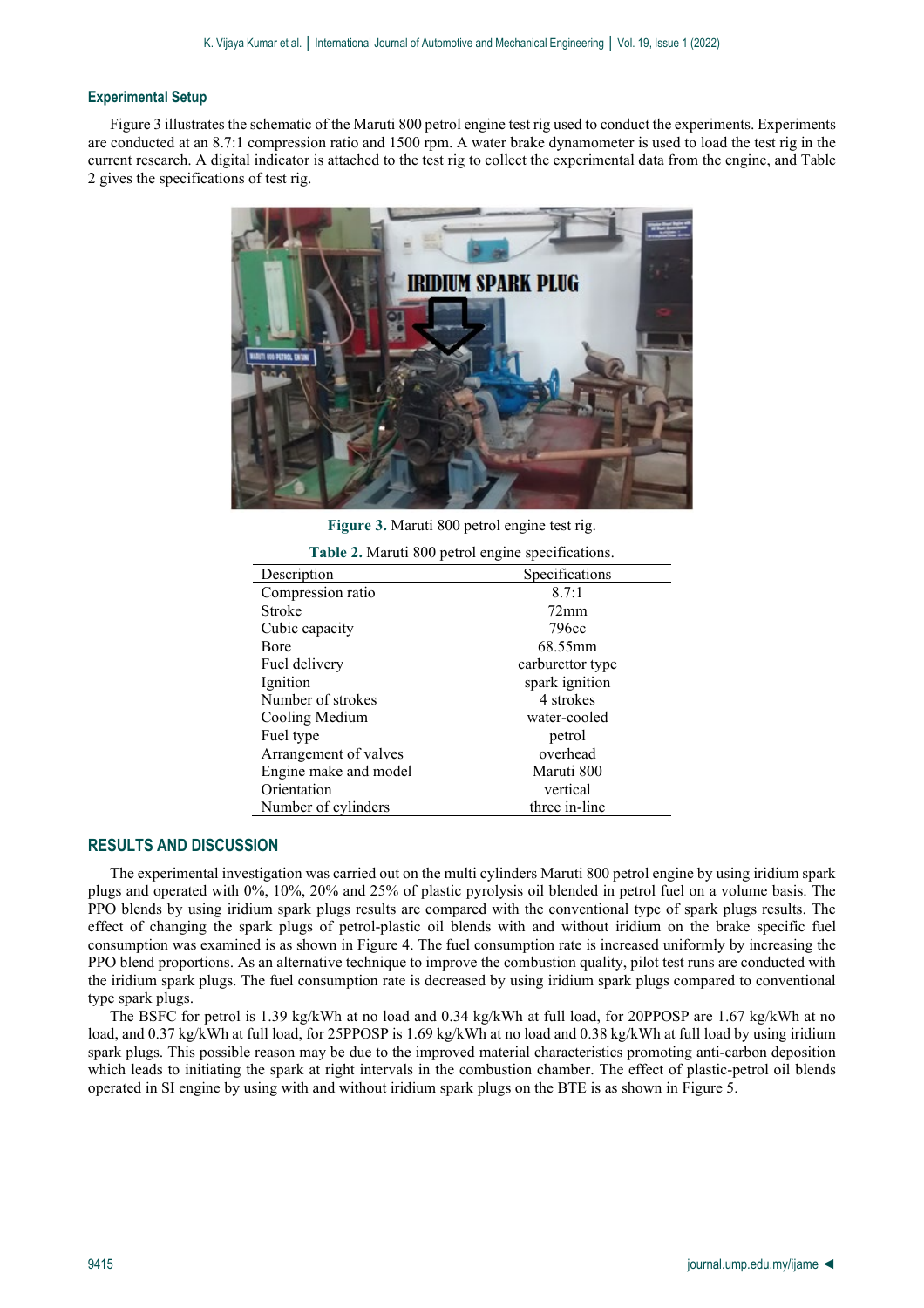

**Figure 5.** Variation of BTE with brake power.

The BTE of the engine decreases with an increase in the PPO blend proportion compared to petrol fuel by using with and without iridium spark plugs. The BTE of engine operated with pure petrol and 25PPO are 23.33% and 20.7% at full load by using the conventional type spark plugs, whereas for pure petrol and 25PPOSP are 24.28% and 21.65% at full load by using iridium spark plugs. A marginal increment of brake thermal efficiency is noticed with iridium spark plugs compared to without iridium spark plug results at all loads conditions. Because this BTE increment majorly depends on the enhanced combustion quality by using the iridium spark plugs [14].



Major constituents of engine emissions are  $CO$ ,  $O_2$ ,  $CO_2$ , unburned HC,  $NO<sub>x</sub>$  and particulate matter are measured by using an AVL five gas analyser. From Figure 6, it is observed that, as the emissions of carbon monoxide linearly decreases with brake power but, these emissions are diminishing with iridium spark plugs compared with conventional type of spark plugs. The CO emissions of the petrol engine run with pure petrol and 20PPO are 1.7 vol. % and 1.35 vol. % at full load by using the conventional type of spark plugs. But the petrol engine operated by using iridium sparkplugs at full load observed with pure petrol and 20PPOSP are 1.31 vol.% and 1.19vol. % respectively. From the outcome results at full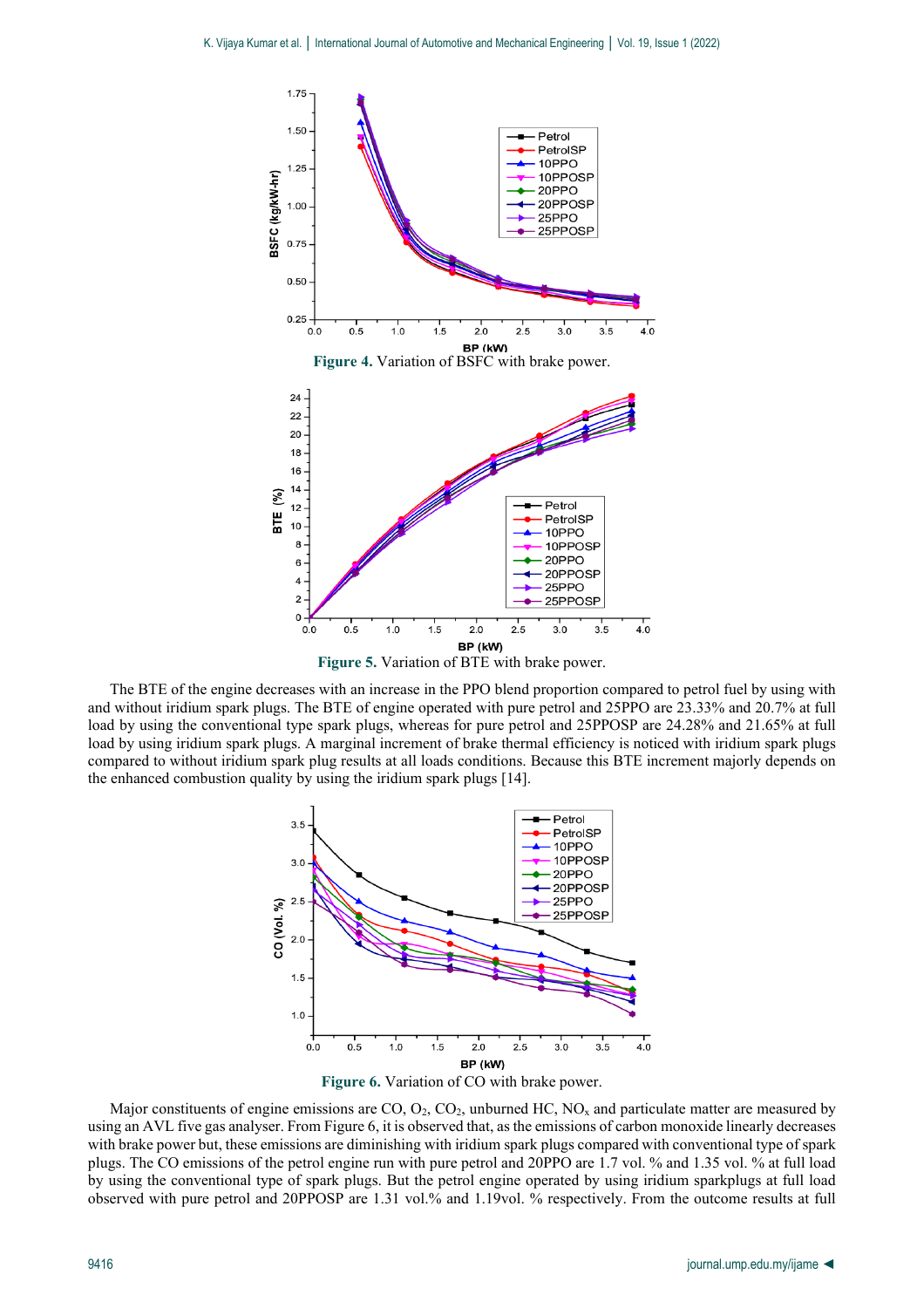load condition, compared to all other operated fuels, the minimum CO emissions are noticed at 25PPOSP. This possible reduction is by the oxygenated characteristics of plastic oil and improved combustion quality by using an iridium spark plug. The engine operating with PPO-PF inhibited oxygenation of the blend surpasses the combustion process and leads to the so-called leaning effect. Owing to that effect, CO emissions will diminution significantly. In the engine run with iridium spark plugs, a marginal decrease in carbon monoxide emissions was observed compared to conventional spark plugs with all operated fuels.



Figure 7 elucidates that PPO blends fuelled in SI engine by using iridium spark plugs would diminish the HC emission compared to the use of conventional type spark plugs. Unburned hydrocarbon emissions mainly depend on the incomplete combustion of the fuel-air mixture. The engine exhaust HC emissions at the 10PPOSP blend are 175 ppm, at no load and 132 ppm at full load. For 20PPOSP blend, is 155 ppm at no load and 119 ppm at full load that of 25PPOSP blend is 113 ppm at full load. It is observed from the results, at full load condition compared to all other operated fuels, the minimum HC emissions are noticed at 25PPOSP. While engine operated with iridium spark plugs, continuous flame propagation is possible in the combustion chamber. The formation of nitrogen oxides resulted from the reaction of oxygen and nitrogen with relatively high combustion temperatures [15].



Figure 8 illustrates a comparison of all operated fuels, where the  $NO<sub>x</sub>$  emissions are more for the 25PPO blend. This possible reason may be due to higher combustion temperatures and the availability of oxygen in PPO blends [16], [17]. As an alternative technique to reduce the combustion temperature, pilot test runs are conducted with the iridium spark plugs. The nitrogen oxides are 15.39% decreased with 20PPOSP operated fuel by using iridium spark plugs compared to conventional spark plugs. The NOx emissions at 10PPOSP are 130 ppm at no load, and 2020 ppm at full load that of 20PPOSP blend is 196 ppm at no load and 2270 ppm at full load, for 25PPOSP blend is 220 ppm at no load and 2425 ppm at full load. The engine operated with iridium spark plugs, a substantial decrement of oxides of nitrogen is noticed compared to conventional type of spark plugs with all operated fuels.

# **CONCLUSION**

The influence of PPO-PF blends by using with and without iridium spark plugs are experimentally investigated and reported.